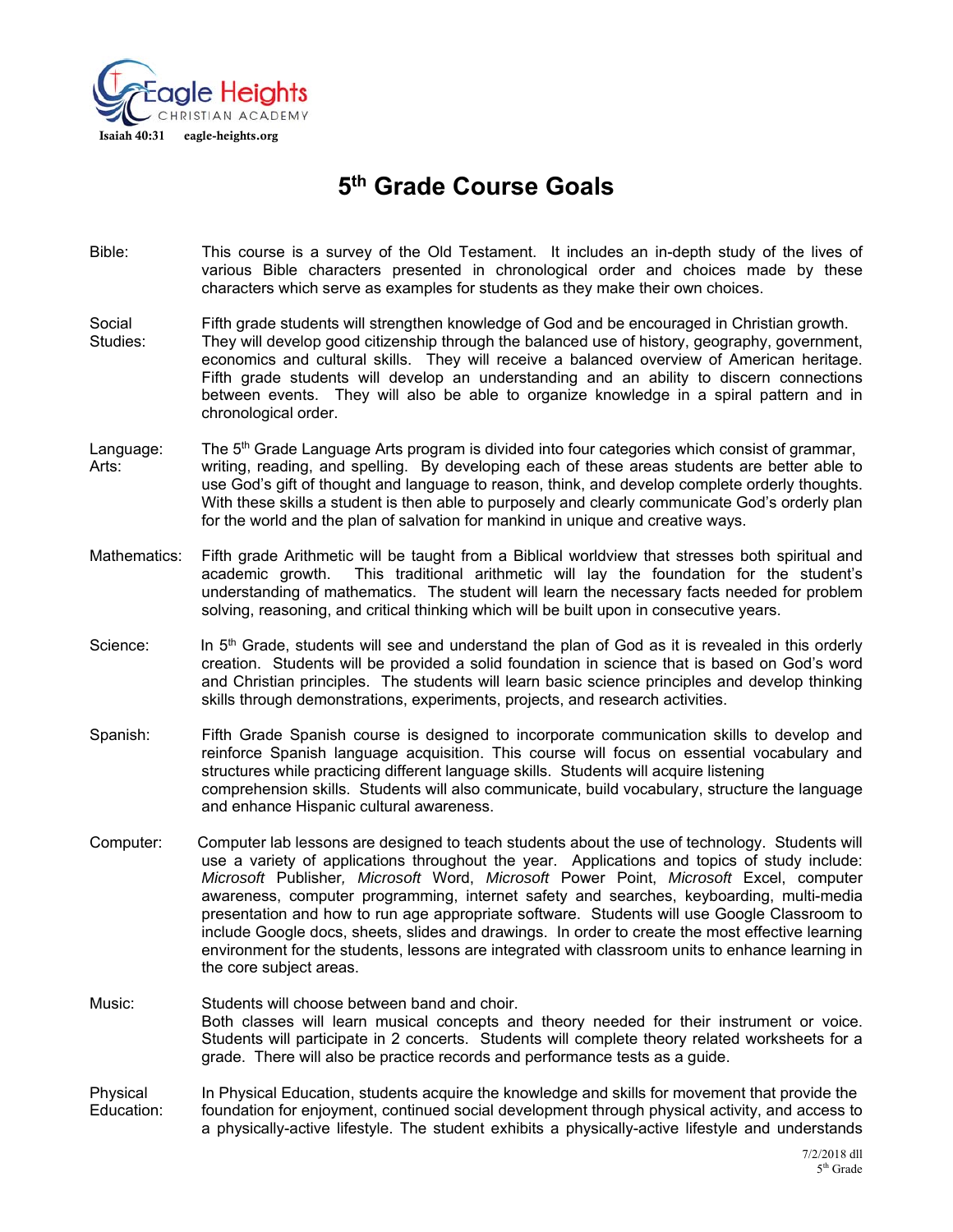

#### Isaiah 40:31 eagle-heights.org

the relationship between physical activity and health throughout the lifespan. Fifth grade students demonstrate competence such as improved accuracy in manipulative skills in dynamic situations. Basic skills such as jumping rope, moving to a beat, and catching and throwing should have been mastered in previous years and can now be used in game-like situations. Students continue to assume responsibility for their own safety and the safety of others. Students can match different types of physical activities to health-related fitness components and explain ways to improve fitness based on the principle of frequency, intensity, and time. Students continue to learn the etiquette of participation and can resolve conflicts during games and sports in acceptable ways.